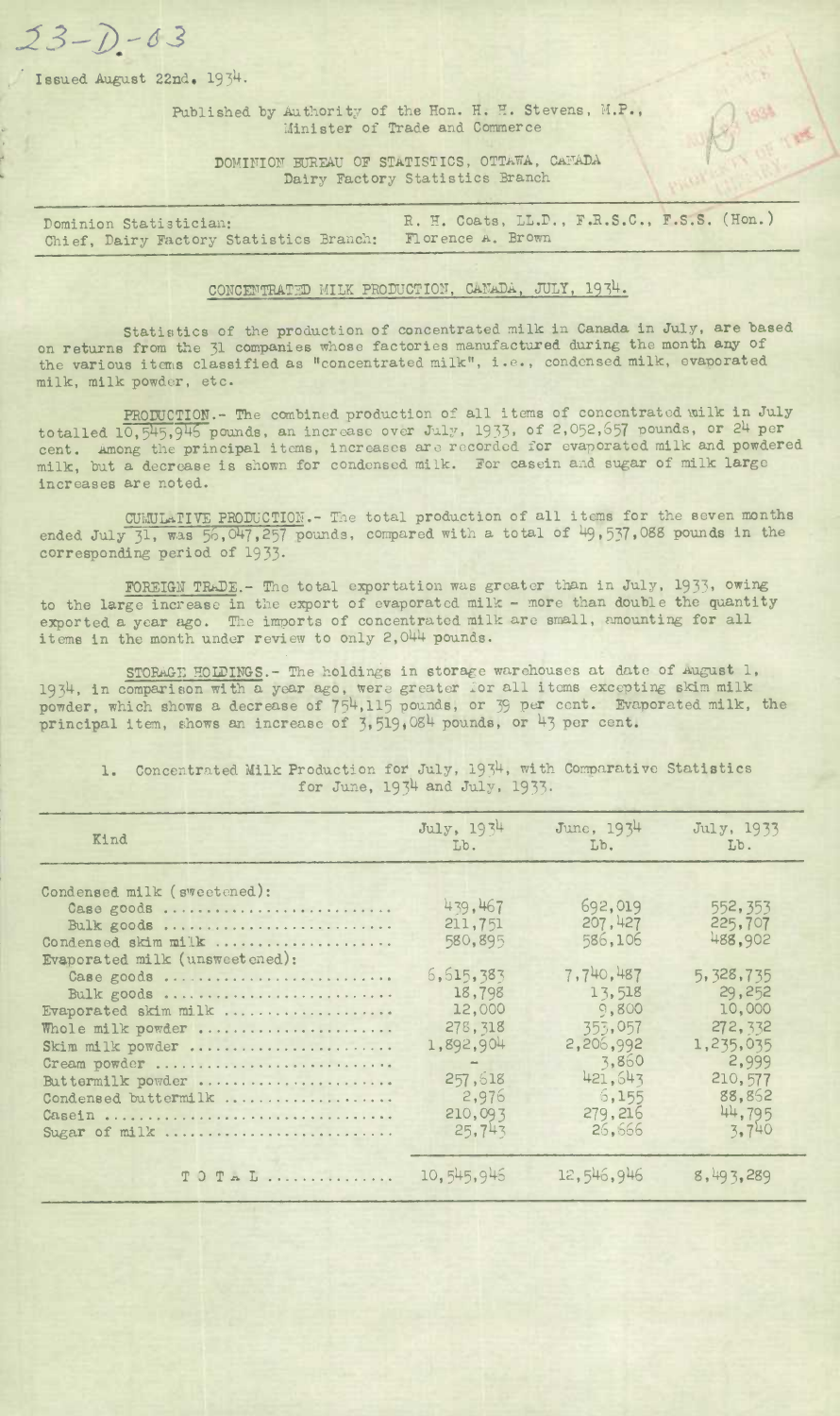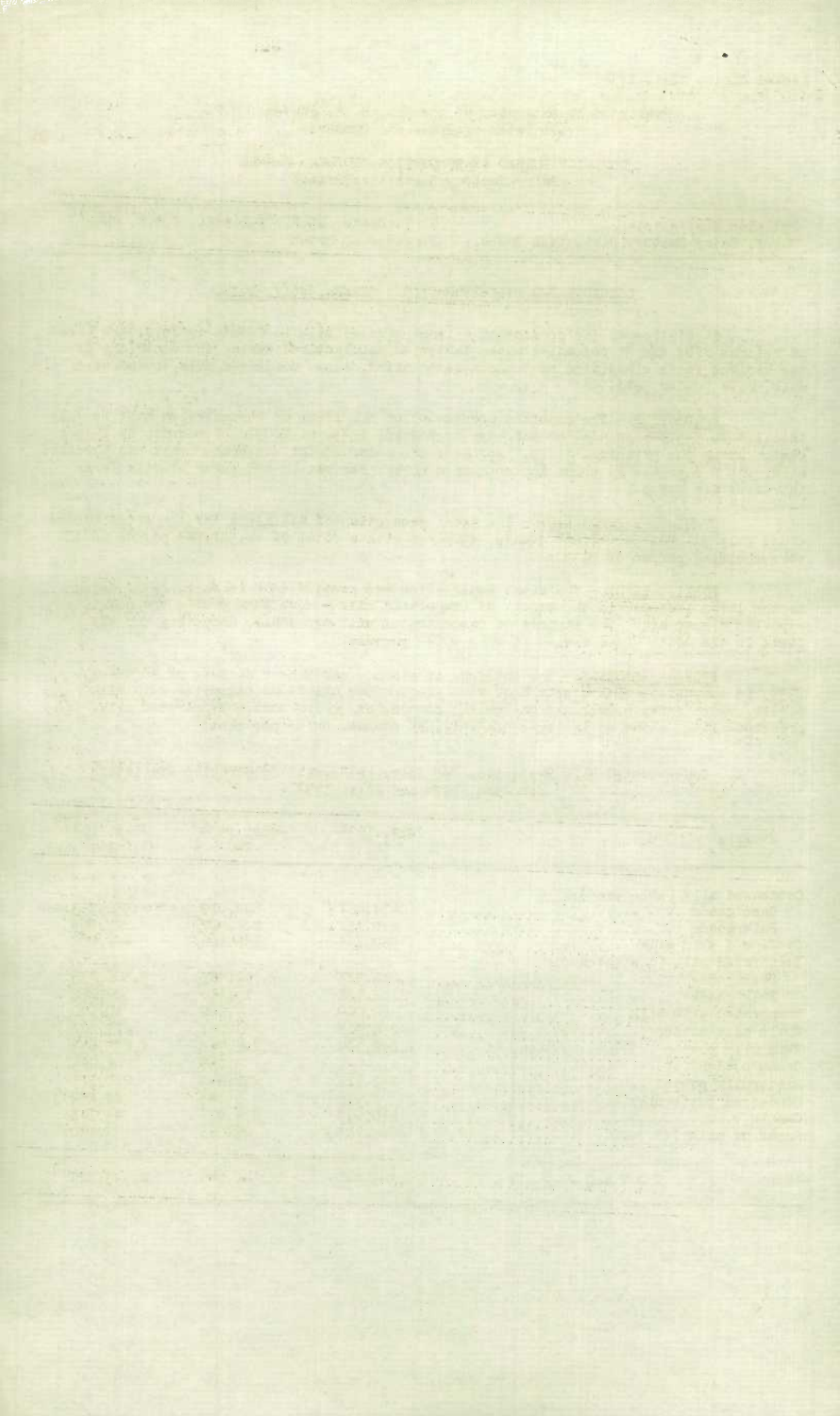$\rightarrow$ 

| 4. Cumulative Production of Concentrated Milk for the Seven Months Ended July 31, 1934, |  |  |  |  |  |  |
|-----------------------------------------------------------------------------------------|--|--|--|--|--|--|
| with Comparative Statistics for the Seven Months Ended July 31, 1933.                   |  |  |  |  |  |  |

| Seven Months Ended July 31 |                                                                                  |  |  |  |  |
|----------------------------|----------------------------------------------------------------------------------|--|--|--|--|
| 1934<br>Lb.                | 1933<br>Lb.                                                                      |  |  |  |  |
|                            |                                                                                  |  |  |  |  |
| 3,601,190                  | 3, 439, 615                                                                      |  |  |  |  |
|                            | 2, 247.759                                                                       |  |  |  |  |
|                            | 2,496,531                                                                        |  |  |  |  |
| 34,048,496                 | 30,083,607                                                                       |  |  |  |  |
| 111,867                    | 350,922                                                                          |  |  |  |  |
| 1,229,264                  | 23,472<br>803.699                                                                |  |  |  |  |
| 9.900, 842                 | 7,973,058                                                                        |  |  |  |  |
|                            | 8.433                                                                            |  |  |  |  |
|                            | 1,226.636                                                                        |  |  |  |  |
|                            | 611.552<br>14,198                                                                |  |  |  |  |
| 78,250                     | 257,506                                                                          |  |  |  |  |
| 56.047,257                 | 49, 537, 088                                                                     |  |  |  |  |
|                            | 1, 355, 70<br>2,887,200<br>23,500<br>18,092<br>1,527,551<br>210,369<br>1,048,766 |  |  |  |  |

. Production by Months of Condensed. M1k, Evaporated. k and Skin L1k *7owder* for the period January to July, 19314.

|          | $Lb$ .   | Condensed Milk<br>Case goods Bulk goods<br>Lit. | Evaporated Milk<br>Case goods<br>Lo. | Bulk goods<br>$\mathbb{L}$ b. | Skim Milk<br>Powder<br>Lb. |
|----------|----------|-------------------------------------------------|--------------------------------------|-------------------------------|----------------------------|
| January  | 526,993  | 182,829                                         | 3,036,857                            | 27,649                        | 914.594                    |
| February | 322,408  | 164, 830                                        | 2,697,937                            | 17,495                        | 750,492                    |
| March    | 351,990  | 152,757                                         | 3, 257, 556                          | 14.806                        | 1.091, 477                 |
| April    | 671,796  | 174, 240                                        | 4,410,743                            | 7.346                         | 3,336,658                  |
| May      | 596,517  | 301,936                                         | 5,289,533                            | 12,255                        | 1, 715, 725                |
| June     | 692,019  | 207,427                                         | 7,740,487                            | 13.518                        | 2.206.992                  |
| July     | 439, 467 | 211,751                                         | 6, 615, 783                          | 18,798                        | 1.892.904                  |

4. Imports and Exports of Concentrated Milk Products, July 1934, with Comparative tics for June,  $1934$  and July,  $193$ . (a)

|                                                            | Quantity Imported   |                       |                     |                                  | Quantity Exported                 |                                 |  |  |
|------------------------------------------------------------|---------------------|-----------------------|---------------------|----------------------------------|-----------------------------------|---------------------------------|--|--|
|                                                            | July<br>1934<br>Lb. | June<br>1934<br>Lb.   | July<br>1933<br>Lb. | Jully<br>1974<br>Lb.             | June<br>1934<br>Lb.               | Jujj<br>1933<br>Lb.             |  |  |
| Condensed milk<br>Evaporated milk<br>Milk powder<br>Casein | 1,251<br>559<br>124 | 3,585<br>611<br>5,091 | 43,981<br>802       | 1.39,100<br>3.075,600<br>255.100 | 322,100<br>2, 526, 200<br>568,800 | 184,400<br>1,280,900<br>535,100 |  |  |

5. Concentrated Milk Products in Cold Storage Warehouses, August 1, 1934 with Comparative Statistics for .Tuly 1. 193<sup>1</sup> and August 1, 1933. (b)

| Kind                | august 1, 1974 | July 1, 1934 | August 1, 1933 |
|---------------------|----------------|--------------|----------------|
|                     | $\bar{L}b$ .   | Lb.          | Th.            |
| Condensed milk      | 711, 395       | 724,961      | 672,055        |
| Condensed skim milk | 359, 363       | 274,584      | 310.766        |
| Evaporated milk     | 11,799,223     | 11.135,459   | 3,280,139      |
| Whole milk powder   | 652, 356       | 518,282      | 222,059        |
| Skim milk powder    | 1,170,343      | 1,051,102    | 1,924,458      |
| Cream powder        | 10,539         | 11.444       | 1,545          |
| Casein              | 338,987        | 248.197      | 124, 324       |

External Trade Report - "Imports and Exports of Wilk and Its Products and Pggs ricultural Branch - "Cold Storage Holdings in Canada".